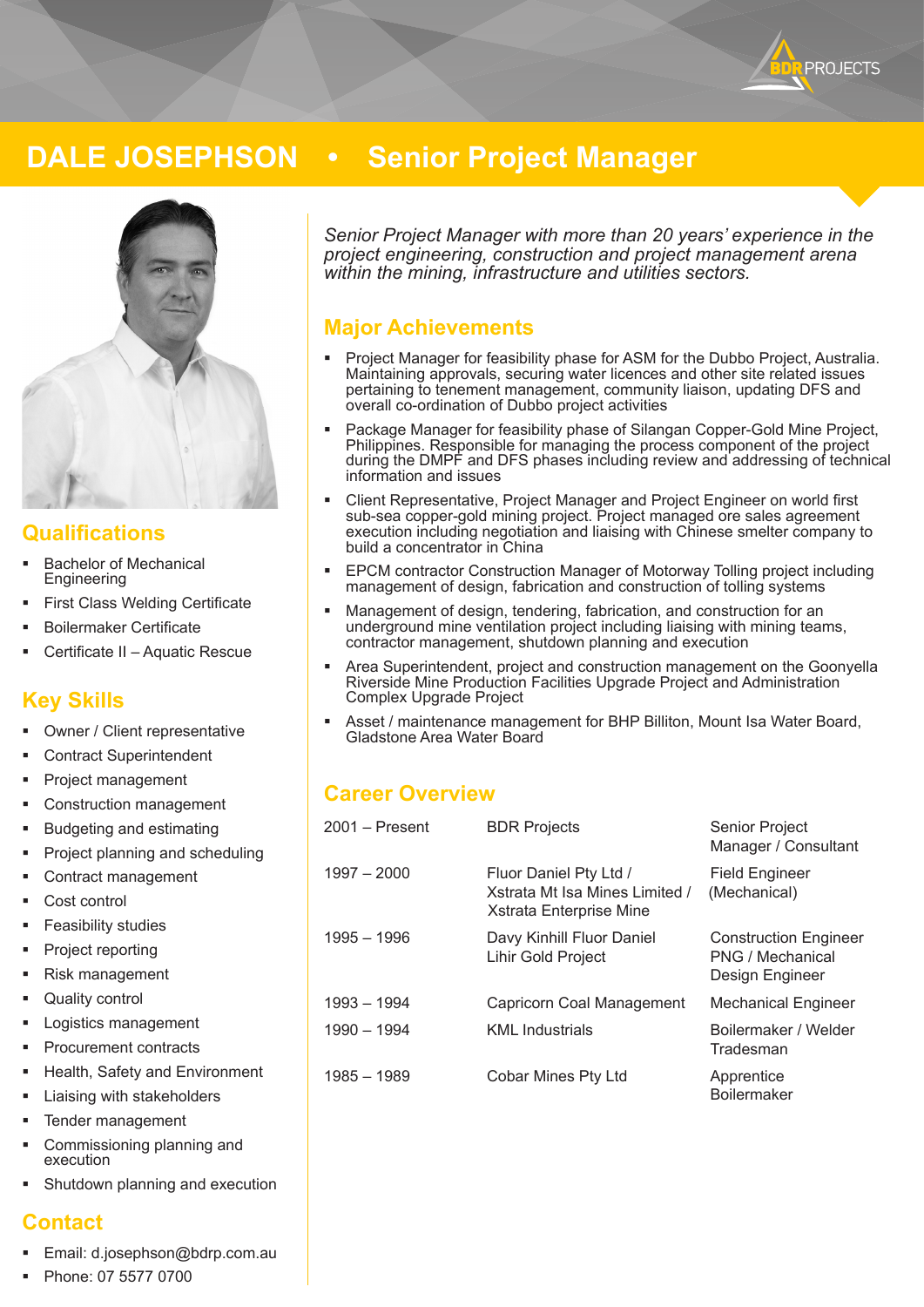

# **Professional Record**

# **2001 – Present – BDR Projects**

*Senior Project Manager / Consultant*

Duties and project responsibilities include:

#### **Nautilus Minerals**

Client representative project engineering and project management services for the development of the world's first sub-sea copper-gold mine. Duties including concepts development, feasibility studies, and engagement of contractors and consultants

- Assessment of ore transhipment options from sea based mining vessel to onshore PNG, including port options, liaising with local and government stakeholders
- Package Lead for the preliminary and detailed design of ship based ore dewatering and ship loading plant and procurement tender processes for major equipment and construction contracts
- Project Manager for ore sales including the negotiation and finalisation of an ore sales agreement with a Chinese metal smelting company, management of technical and commercial processes to agree concentrator design criteria and flow sheet. Management of metallurgical test work program to support negotiations and general project resource understanding

#### **Thales (QLD Motorways)**

Construction Manager for the fabrication and construction of motorway tolling systems including shutdowns on the Logan and Gateway motorways. Duties included management of civil, structural, mechanical and electrical discipline engineering consultants and contractors. Liaison with client and authorities on traffic closures and management.

#### **North Parkes Mine (Rio Tinto)**

Project Manager for the upgrade of underground ventilation systems for new E48 Block Cave Project. Duties included management of design, tendering, fabrication and construction consultants and contractors. Onsite management of underground contractors, inspection and expediting manufacture and supply vendors. Project cost and time management, and reporting.

#### **Goonyella Riverside Mine (BMA)**

Project and construction management of production facilities upgrade project including the design and tender processes for heavy vehicle workshops, fuelling facilities, wash stations, office complex, bath houses and redundant facilities demolition. Construction management and general liaison with operations, contractors, consultants and vendors.

Maintenance planning and inspection of mine water supply and reticulation systems.

#### **Regional Water Authorities (Mount Isa Water and Gladstone Water)**

Project management services including contract management and construction management as Principal's representative on various projects for a large regional Queensland water board, including capital works investigation, feasibility studies, design recommendations, scopes of work, tender compilation, tender analysis and recommendation, and construction management.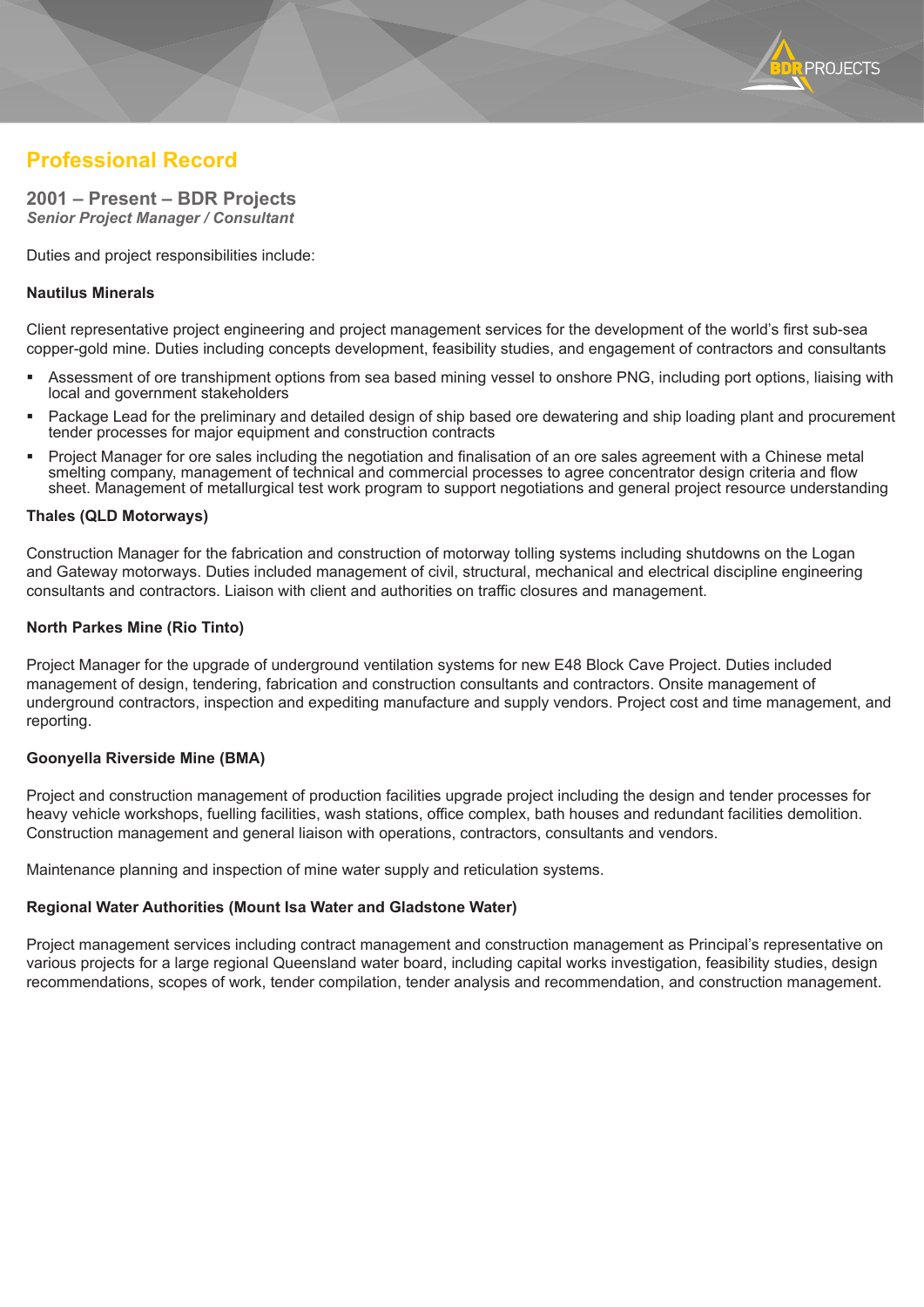

### **2000 – 2000 – Fluor Daniel Pty Ltd / Xstrata Mt Isa Mines Limited** *Field Engineer (Mechanical)*

Duties and project responsibilities included:

- Project engineering activities for construction and maintenance of underground mining works
- Site investigation of client problem / enhancement requirements
- Conceptual and detailed design
- Cost estimating
- **Scheduling**
- Presentation of concepts
- Cost and schedule compilation for client
- Logistics planning
- Equipment purchasing
- Contract compilation for tender issue
- Tender review
- Tender recommendation and contract award
- Contract administration
- Construction supervision
- Commissioning management

#### **1997 – 2000 – Fluor Daniel Pty Ltd / Xstrata Enterprise Mine** *Field Engineer (Mechanical)*

Duties and project responsibilities included:

- Project management activities including supervising contractor compliance to construction safety procedures, drawings, specifications, schedules, quality plans and commissioning
- Trouble shooting construction problems and expediting contractors and vendors
- Expediting construction activities
- Performing constructability reviews
- Performing risk analyses on construction activities
- Resolving design errors and omissions
- Design for additional works and field modifications to piping, structural and mechanical equipment
- Compiling and issuing field instructions including scopes of work and estimates for quotations
- Evaluation of quotations and claims
- Commissioning and Punch listing

### **1995 – 1996 – Davy Kinhill Fluor Daniel / Lihir Gold Project** *Construction Engineer PNG*

Duties and project responsibilities included:

- Resolution of contractor technical queries
- Provision of technical support directly to Construction Manager
- Identification of potential construction problems and determining remedial action required
- Liaison with design office and vendors
- Design of field modifications to piping, structural and mechanical equipment
- Resolution of design errors and omissions
- Coordination of site document control
- Issue of documentation to contractors and client